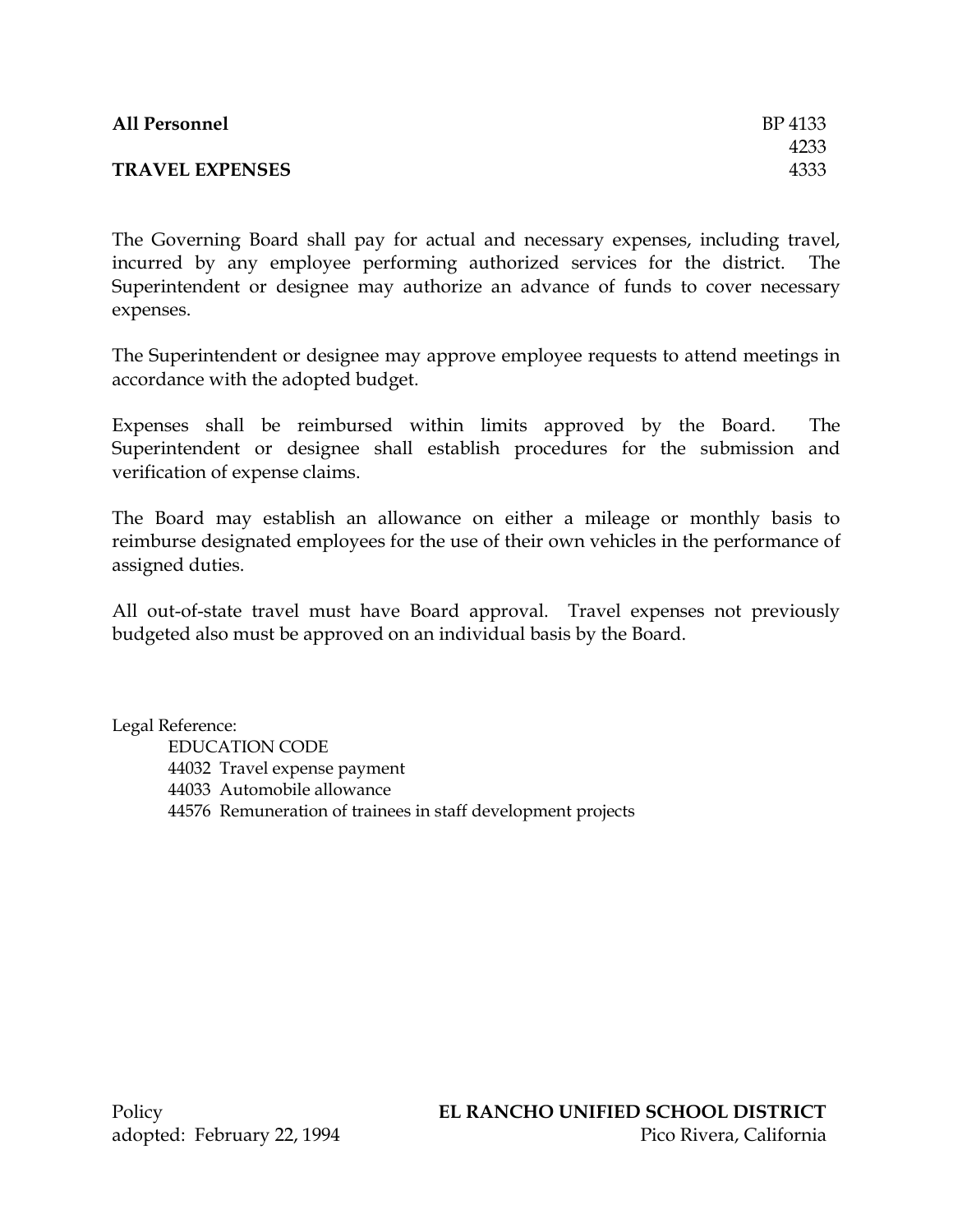| <b>All Personnel</b>   | AR 4133 (a) |
|------------------------|-------------|
|                        | 4233        |
| <b>TRAVEL EXPENSES</b> | 4333        |
|                        |             |

## **Registration Fee**

Registration fee may be claimed when substantiated with appropriate receipt attached to claim.

### **Transportation**

The mode of travel may be by airline (economy**/**standard), rented vehicles (compact/intermediate size)**,** district-owned automobile or personal automobile, whichever is more advantageous to the district.

A. Reimbursement for rented or private vehicles shall not exceed a public airfare. No mileage may be claimed for personal business. Necessary and actual mileage may be claimed for official district business based on the standard Federal mileage rate. If personal vehicle is used while on District business and is involved in an accident, personal liability insurance policy will apply first. The District liability coverage would be used only after the personal insurance limit has been exceeded. The District's insurance does not cover collision or comprehensive coverage on personal vehicles.

### **Related Transportation Costs**

Miscellaneous, actual and necessary expenses for auto rental, parking, taxi, bus or other public transportation, ferry and/or toll roads may be claimed when properly itemized and when substantiated with appropriate receipts attached to the claim.

# **Meals (Per-Diem Meals)**

B. Actual and necessary expenses for meals may be claimed only when costs are identified separately for breakfast/lunch/dinner. Meals included as part of the registration fee shall be deducted from the per diem total.

No meal for guests are reimbursable unless the guests are designated representatives of the Board and the cost is specifically authorized by action of the Board, and claimed on a separate Conference Expense Claim form.

# **Official Conference Meals**

Meals which are a part of the conference program, i.e., official banquet or official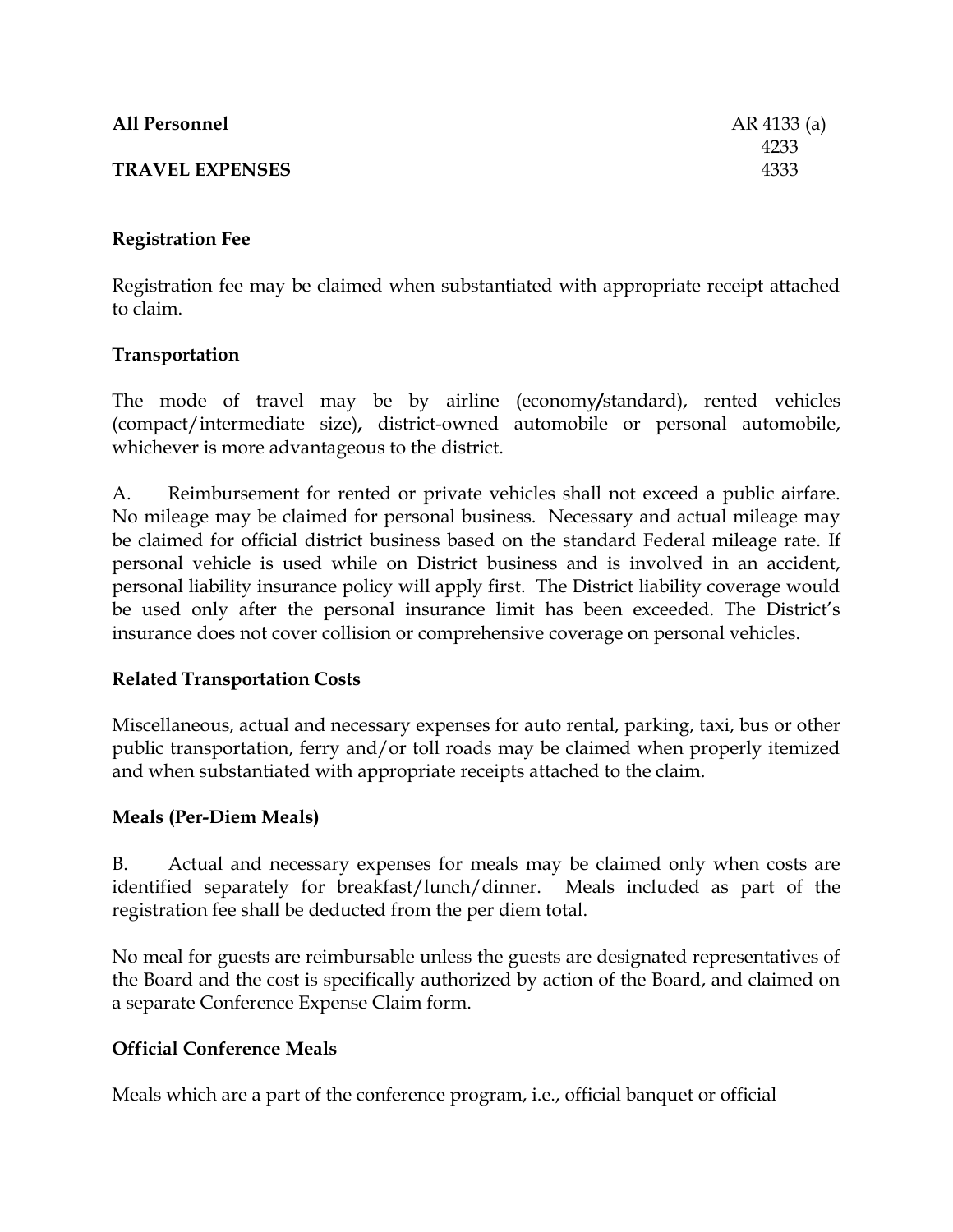|                                    | AR 4133 (b) |
|------------------------------------|-------------|
|                                    | 4233        |
| <b>TRAVEL EXPENSES</b> (continued) | 4333        |

luncheons, shall be considered as separate meals and are to be reimbursed at actual cost.

Reimbursement for meals is allowed when travel precludes eating at home.

- 1. Meal reimbursement shall be limited to the following maximum daily rates (for 24-hour period). Receipts for meals are not required.
	- Daily \$54.00
- 2. If travel time includes portions of a day individual meals will be reimbursed based on the following:
	- Breakfast \$12.00 If at least 3 hours starting at 6:00 am
	- Lunch \$13.00 If at least 4 hours starting at 10:00 am
	- Dinner \$24.00 If at least 4 hours starting at 4:00 pm

In addition to the Per Diem allowance, employees may be reimbursed for incidental expenses (porterage, baggage carrier, hotel staff as described in Federal Travel Regulations, Chapter 300, part 300-3) of \$5.00 per day.

# **Lodging**

Lodging allowance is established at the single rate unless double occupancy with another district representative is available. The difference between the single and the double occupancy rate shall be borne by the district representative when accompanied by other than another ERUSD representative. If the double occupancy rate is claimed, an explanation relating to the necessity for such shall be affixed to the claim. Claims for stays of longer duration than the conference must be justified in writing. Lodging receipts must be attached to the claim.

### **Telephone**

Telephone charges are allowed for official district business only if claimant identifies the purpose and the party called.

### **Unallowable Expenditures**

# **Lodging/Mileage for Local Conferences**

No lodging or mileage expenses shall be allowed for conferences held within a 25 mile radius of Pico Rivera except by specific authorization of the Board.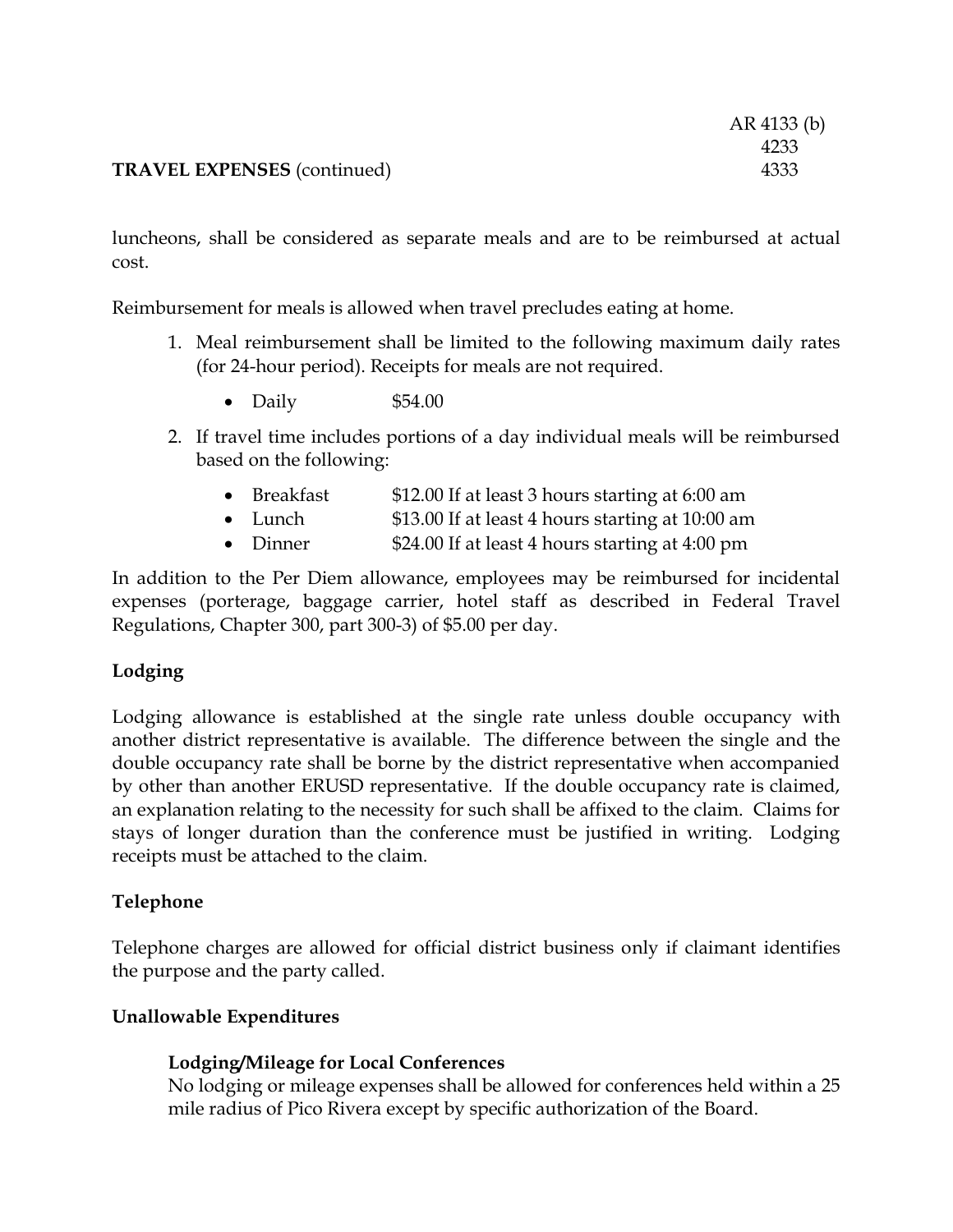### **TRAVEL EXPENSES** (continued) 4333

#### **Meals for Guests**

No meals for guests shall be allowed except as authorized in this policy.

### **Reimbursement of Allowable Expenses**

All claims for reimbursement shall be submitted in the official Conference Expense Claim (NCR) form through the division head to the Assistant Superintendent-Education, as soon as possible and no later than 20 workdays after the participant has returned to duty.

Any fees prepaid by the district (i.e., preregistration, room deposit, travel tickets, etc.) shall be set off in parenthesis (example: "Preregistration Fee: (\$40 PP)).

Receipts shall accompany claims for registration, travel, lodging and miscellaneous expenditures. Receipts for meals are not required.

#### **Disallowance of Claims**

Claims for expenditures may be disallowed for those claimants who have attended conference without the prior authorization of the Board.

#### **Absences for Conference Attendance**

#### **Recording Absences**

Absences shall be recorded on the time sheet as "School Business" with a designation of the conference and dates attended.

#### **Local Conferences**

Employees on duty may attend a local conference for a fraction of a workday at no cost to the district, when excused by the immediate supervisor and with the approval of the Superintendent.